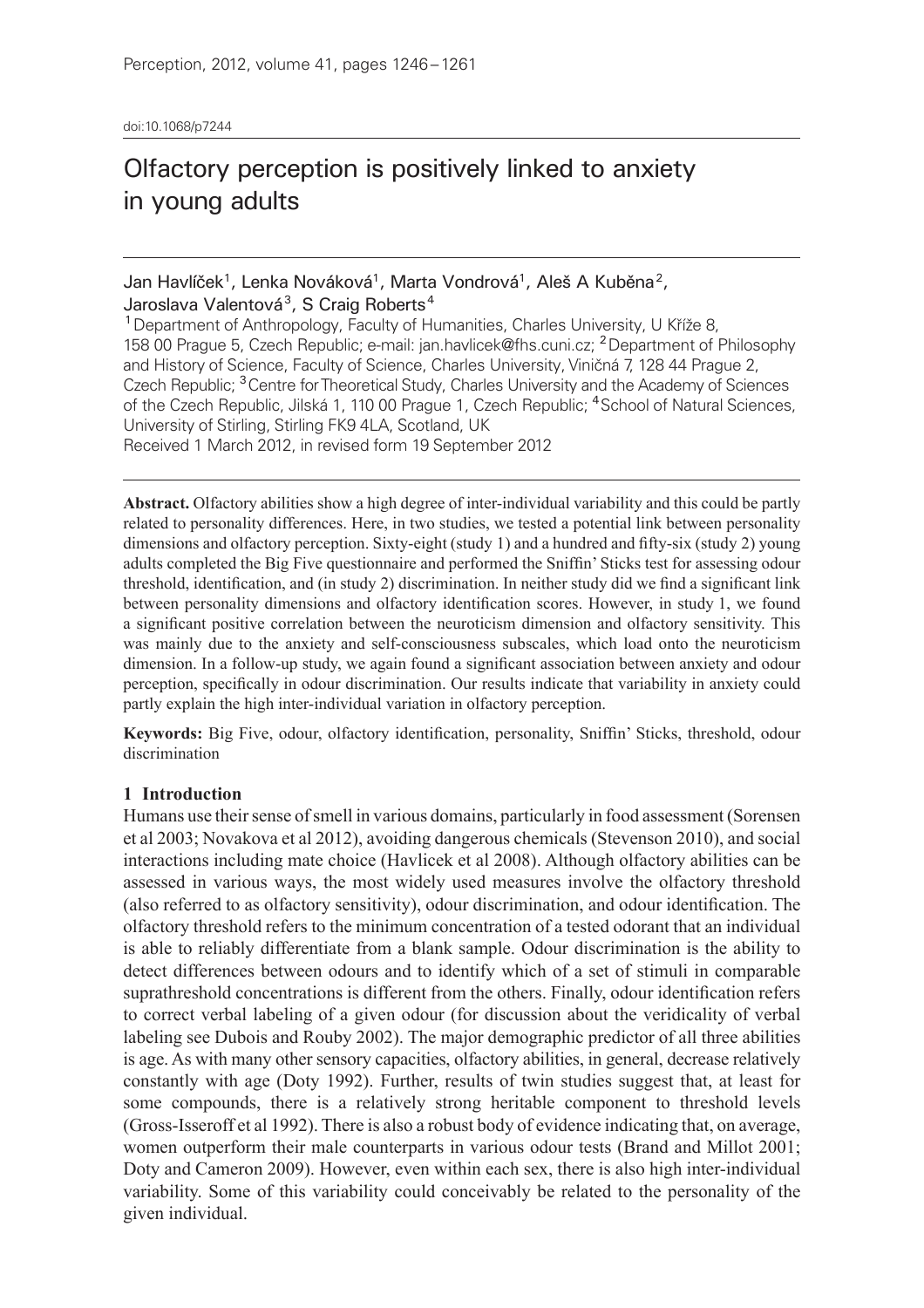The possibility that personality affects olfactory perception was first investigated more than 40 years ago by Koelega (1970). The work was theoretically grounded on Eysenck's threedimensional personality model (extraversion, neuroticism, and psychoticism). According to this theory, extraverted individuals are marked by prevailing inhibitory processes and individuals scoring high on neuroticism by greater activity of the limbic system (Eysenck 1967). As olfaction is closely related to the limbic system, Koelega expected to find lower olfactory thresholds in neurotics and introverts. In a series of carefully controlled studies, he unexpectedly found lower thresholds in extraverts than in introverts, but no correlation with neuroticism. In a subsequent study by the same author, no general pattern between Eysenck's personality domains and sensitivity was observed (Koelega 1994). However, more recently, Pause et al (1998) reported a positive correlation between olfactory sensitivity and neuroticism in a group of men using the twelve-dimensional Freiburger Personality Inventory. Interestingly, it was recently shown that neuroticism score (assessed by the Big Five inventory) is positively associated with environmental chemosensory responsivity, but not with odour threshold (Cornell Kärnekull et al 2011).

Several other studies have tested the potential link between personality and odour identification. Odour identification was found to be positively related to a high level of neuroticism and openness to experience (Larsson et al 2000). In contrast, the same study found a negative correlation with impulsiveness and assertiveness. Furthermore, a positive relationship between an odour identification score and empathy (Mehrabian and Epstein Empathy Questionnaire) was reported (Spinella 2002).

The above-reviewed studies clearly indicate that a link between olfactory abilities and personality dimensions has not yet been conclusively established. One reason could be the highly variable number of personality measures used in previous studies. Recently, the most extensively used personality assessment tool has been the NEO–PI-R questionnaire, which is based on the Big Five personality model (eg McCrae and Costa 1997). It employs the following broad personality dimensions: neuroticism, extraversion, openness to experience, agreeableness, and conscientiousness. Each of the dimensions is further characterized by 6 subscales (Costa and McCrae 1997). Numerous studies carried out in various cultures and samples demonstrate the NEO-PI-R to be a suitable research tool for the assessment of interindividual variability, including various aspects of perception (McCrae et al 1998; McCrae and Terracciano 2005; Schmitt et al 2007).

Based on previous findings and characteristics of personality domains, we predict more acute olfactory perception in individuals scoring high on neuroticism and conscientiousness, but no significant link with other Big Five domains. Neurotic individuals are characterised by greater irritability and high vigilance, which might be associated with lower sensory thresholds. On the other hand, conscientiousness is characterised by high self-control, orderliness, and perfectionism. Further, conscientiousness and some of its facets (C4: Achievement Striving and C5: Self-Discipline) tends to predict verbal fluency (Jensen-Campbell et al 2002; Sutin et al 2011). Consequently, one might predict a positive link with ability in odour identification, which also involves verbal fluency (Larsson et al 2005). In addition, we might expect that variation in relative dominance, although it is not included in the Big Five model as a separate dimension, might be of particular relevance. Recently, there has been a growing body of evidence that people are responsive (eg in the form of a startle response), to affective body odours (eg Pause et al 2009). This might be particularly true for individuals low in dominance, as they are more sensitive to potentially socially threatening situations.

Here we tested these predictions regarding possible links between inter-individual variation in olfactory acuity (using measures of odour sensitivity and identification) and personality domains. We controlled for a potential age-related decline in olfactory performance by using a sample of young adults.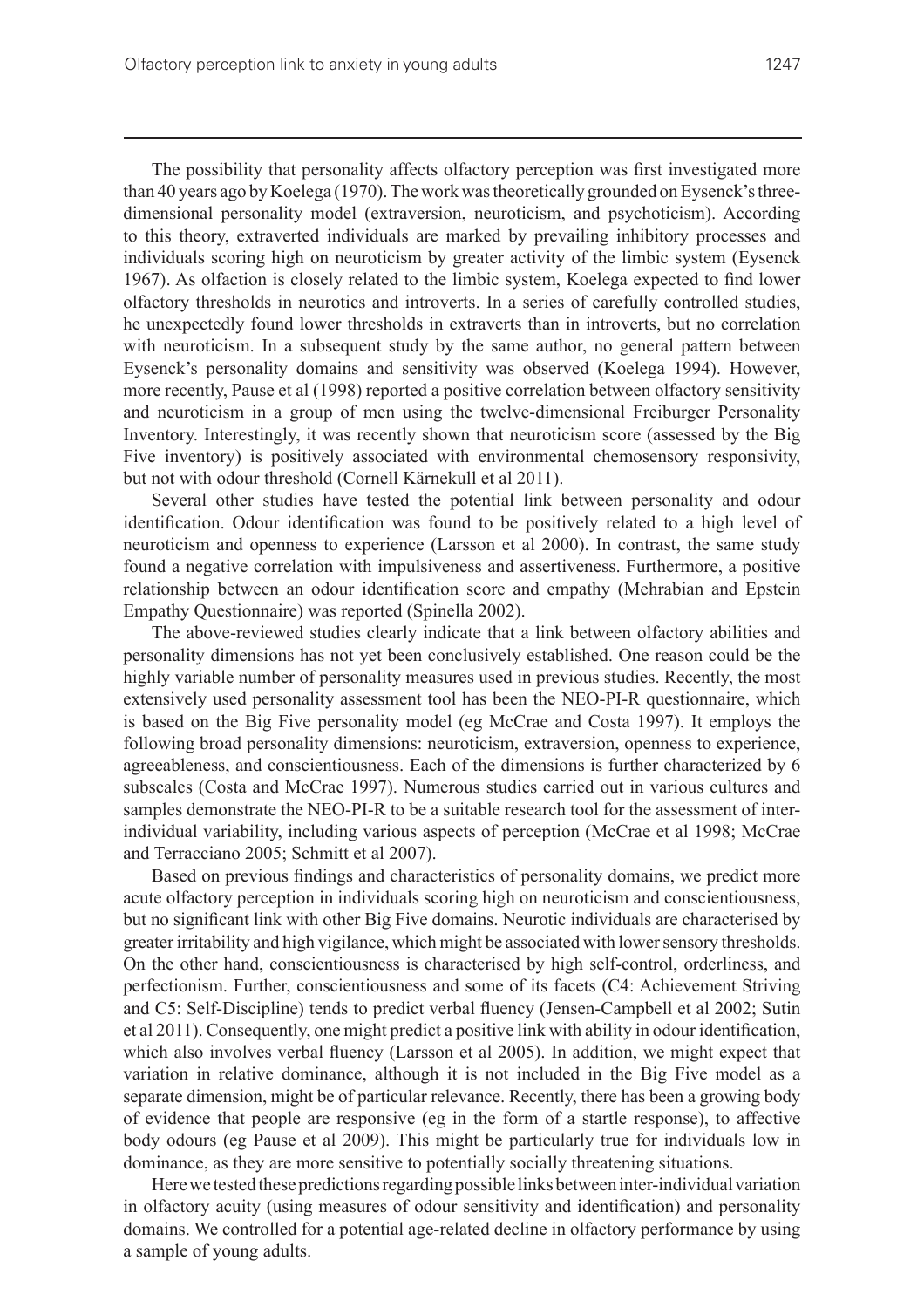# **2 Study 1**

# 2.1 *Method*

2.1.1 *Participants.* The research sample consisted of 71 students (41 female and 30 male; mean age  $(SD) = 18.0 \ (\pm 0.81)$  years; range 17–22 years) attending two mixed-sex Prague (Czech Republic) high schools. Two men did not complete a personality test and one woman did not finish an odour threshold test, thus leaving 68 participants for the main analysis. All participants were assured about confidential data treatment and none was paid for their participation. All work and data treatment were carried out in accordance with the Declaration of Helsinki.

2.1.2 *Questionnaires.* First, the participants were asked to complete a basic demographic questionnaire which consisted of item concerning age, sex, health problems related to olfaction (cold, allergy, and a history of head injuries) and, for women, their menstrual cycle phase.

Personality profile was assessed using the Czech version of the NEO Personality Inventory (NEO‑PI‑R) (Hřebíčková 2004). This personality test consists of 240 items loading onto the 5 broad personality dimensions (neuroticism, extraversion, openness to experience, agreeableness, and conscientiousness). Each dimension is loaded by 48 items and can be further separated into 6 subscales (facets); each loaded by 8 items. Participants are asked to assess how well each statement describes themselves using a 5‑point Likert scale. The raw scores are computed as a sum of values (0–4) loading onto the individual dimensions (theoretical range  $0-192$ ) or facets (theoretical range  $0-32$ ), with relevant items reverse-scored (Hřebíčková 2004). The NEO‑PI‑R does not include dominance as a separate dimension, thus this characteristic was assessed by the 11-item questionnaire from the international personality item pool (Goldberg et al 1999). For descriptive statistics see table 1.

2.1.3 *Olfactory threshold test.* Olfactory threshold/sensitivity was tested using the extended Sniffin' Sticks test. This is a widely used clinical and research tool, which consists of 16 dilution steps of 2‑phenylethanol (Hummel et al 1997). Pen-like odour dispensing devices are presented in triplets comprised of one target containing the specific concentration of the chemical and two blanks. The testing starts at the lowest concentration (dilution step 16) and proceeds with every other higher one, prompting a random-order repetition after a correct guess, until the tested individual succeeds in identifying the odorised pen twice in a row, which marks the starting point. The odorised pen in the next presented triplet is one of the nearest lower concentration, which continues to further decrease until the tested individual fails to identify the odorised pen, marking a turning point. The process is then reversed and the nearest higher concentration is presented, further increasing until two correct identifications in a row are attained. The testing is finished after 7 reversals are reached and the threshold is computed as the mean dilution steps value of the last 4 reversals; higher scores signify lower thresholds (ie higher sensitivity). The mean value in our sample was 9.3 (range 2.5–15.75).

2.1.4 *Identification test.* We used a modified version of the extended identification Sniffin' Sticks test which consists of 16 odours commonly known within the European context. The Sniffin' Sticks test presents odours in the form of pen-like dispensing devices; in our study, we used the same set of odorants kept in brown glass jars. One drop (10 μl) of each tested chemical was applied onto a cotton pad which was subsequently deposited in a glass jar. Fresh samples were prepared for each testing session. The chemicals were commercially available essential oils or manufactured odour composites. 4 verbal labels, identical to those used in the Sniffin' Sticks test, were presented for each tested compound. The overall score is simply the number of correct answers. The mean value in our sample was 12.4 (range 9–15).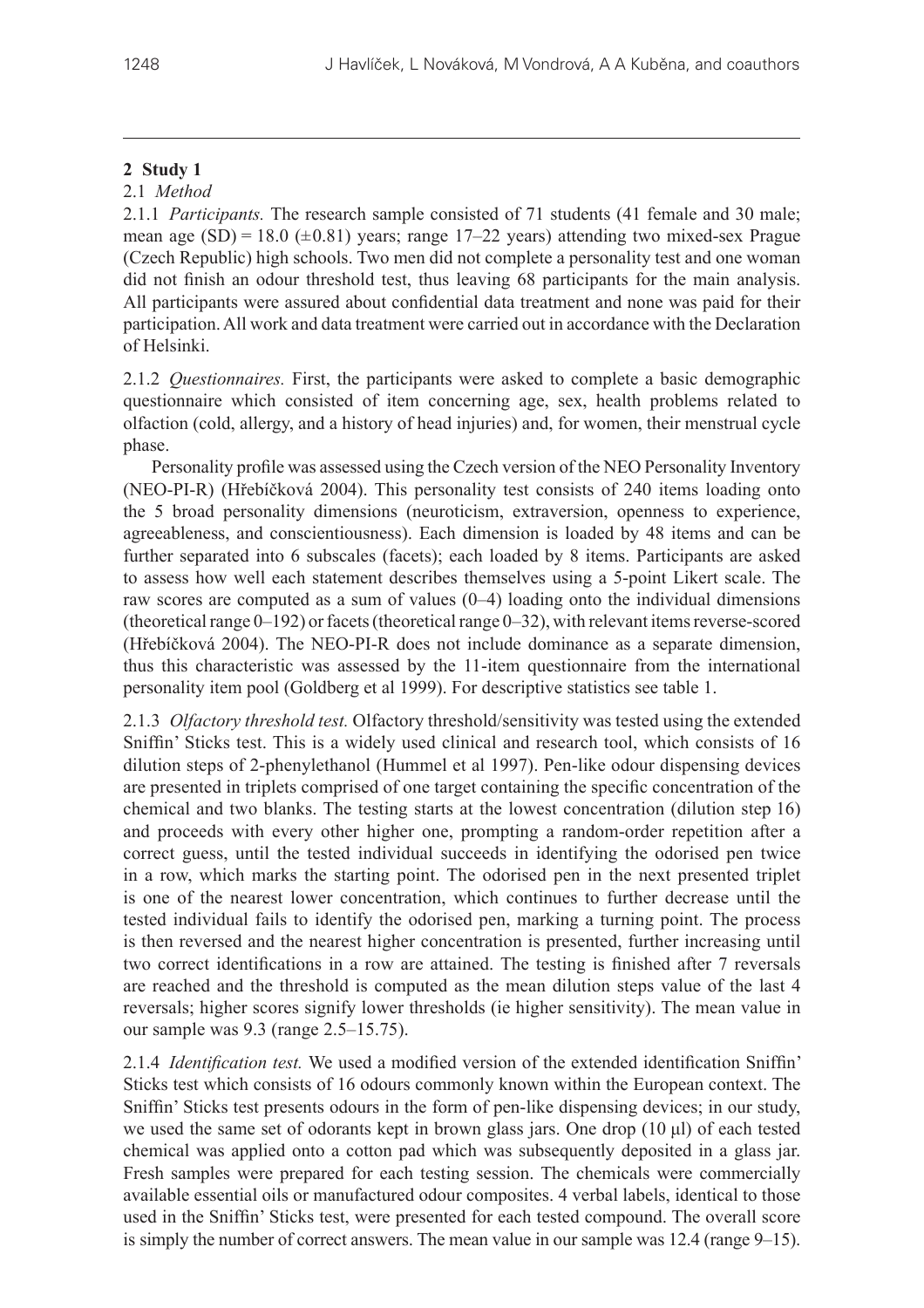2.1.5 *Procedure.* All tests were performed during school time in groups of up to 15 students and were carried out by MV and her assistant. The researcher first introduced the procedure, assured the participants that all the data would be treated anonymously and confidentially, and asked them to only provide honest answers. Then they completed the questionnaires and were individually invited to take the odour tests which were performed in another classroom. The order of the threshold and identification tests within the session was randomised. The complete session took, for most individuals, between 60 and 75 min.

2.1.6 *Statistical analysis.* First, we checked whether the continuous variables were approximately normally distributed, by use of Shapiro–Wilk's W tests. Results of the odour identification test (SW-W =  $0.95$ ; *N* =  $69$ ; *p* = 0.005) and personality dimension agreeableness (SW-W = 0.95;  $N = 69$ ;  $p = 0.005$ ) showed significant deviation from normality (negative skew) and therefore we used more conservative non-parametric tests for further analysis. Sex differences in the olfactory tests were thus analysed by Mann–Whitney U tests. As we had specific predictions about the association between the olfactory tests and personality dimensions, we performed separate Kendall correlation analyses instead of employing a multivariate regression analysis. Descriptive statistics and a correlational matrix of the personality dimensions are shown in table 1.

#### 2.2 *Results*

First, we performed a correlation analysis between personality dimensions and individual measures of olfactory threshold (assessed as dilution steps, ie greater dilution step number signifies higher sensitivity/lower threshold) and identification. Contrary to prediction, we found no relationship between olfactory threshold and either conscientiousness or dominance. However, we did find the predicted relationship (Kendall's tau =  $0.17$ ;  $N = 68$ ;  $p = 0.04$ ) between neuroticism and threshold scores (ie more neurotic individuals tended to be more sensitive) (table 1). To find out whether this link was sex-specific, we analysed the male and female samples separately. In men, the correlation between neuroticism and olfactory sensitivity approached the formal level of significance (Kendall's tau =  $0.26$ ;  $N = 28$ ;  $p = 0.055$ ); however, it was not significant in the case of women (Kendall's tau = 0.16;  $N = 40$ ;  $p = 0.14$ ) (figure 1). Further, we performed analyses of the threshold values and all 6 subscales loading onto neuroticism to test whether the correlation between the olfactory threshold and neuroticism in men was due to one or more subscales. We found a significant correlation between olfactory sensitivity and both the N1 subscale (anxiety) (Kendall's tau =  $0.31$ ;  $N = 28$ ;  $p = 0.02$ ) and the N4 subscale (selfconsciousness) (Kendall's tau =  $0.27$ ;  $N = 28$ ;  $p = 0.05$ ). To check that the sex-specific correlation between odour sensitivity and neuroticism was not due to sex differences in variance in neuroticism, we performed the Levene test for equality of variance. The results showed no significant difference  $(p = 0.30)$ , indicating comparable variances in women and men.

As predicted, we also found no significant correlation between olfactory threshold and extraversion, openness, and agreeableness. Furthermore, analysis of the odour identification test and personality dimensions showed no significant correlations.

Finally, we analysed sex differences in the olfactory tests. We found no significant difference between men and women in either the threshold (Mann–Whitney  $U = 527$ ; *N* = 68; *p* = 0.68) or identification test (Mann–Whitney U = 543; *N* = 69; *p* = 0.70). Interestingly, there was also no significant correlation between the threshold and identification tests.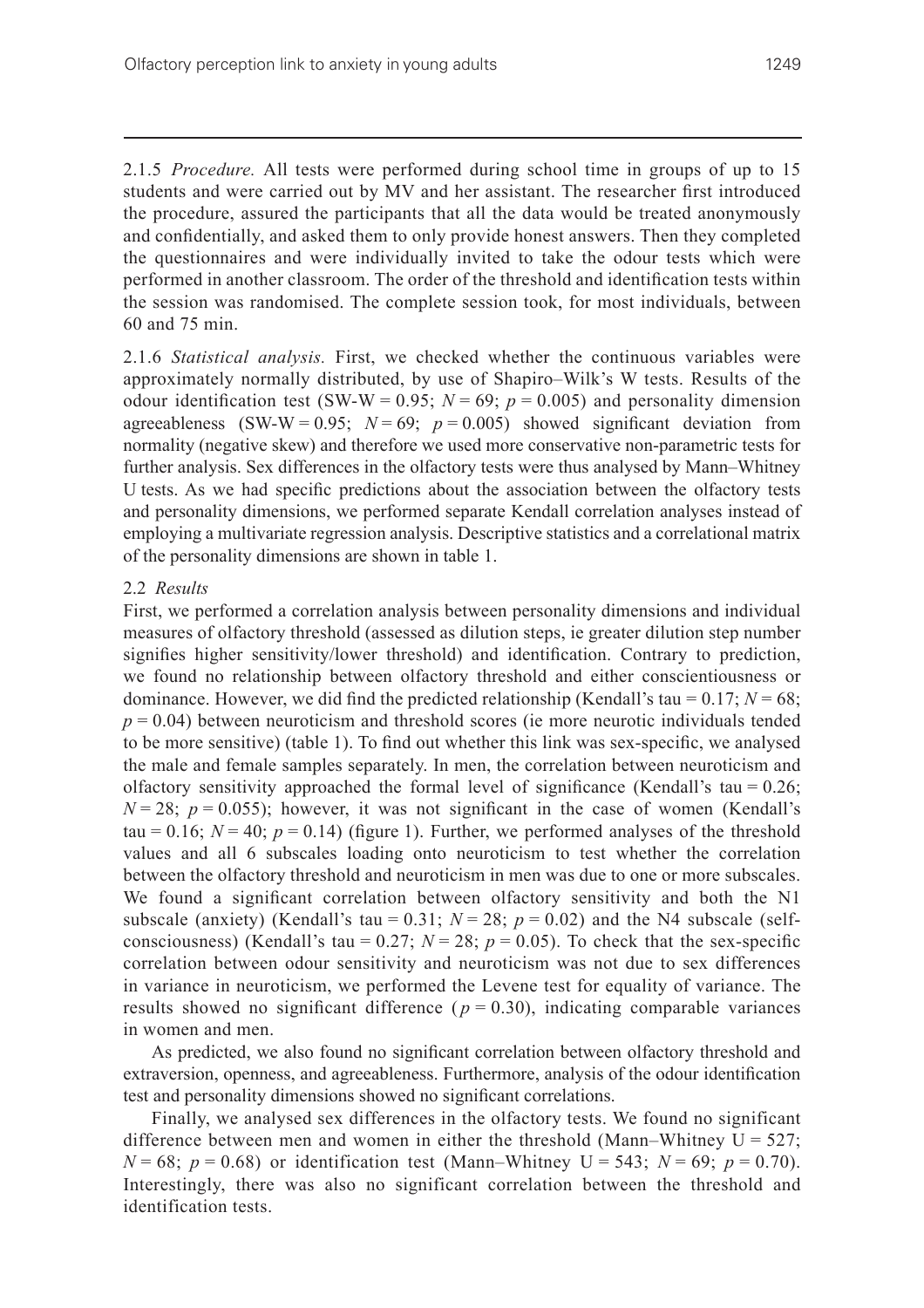| Measure       |                  | Measure     |              |           |               |                          |                   |                  |                      |
|---------------|------------------|-------------|--------------|-----------|---------------|--------------------------|-------------------|------------------|----------------------|
|               |                  | neuroticism | extraversion | openness  | agreeableness | conscientiousness        | dominance         | odour thresholds | odour identification |
|               | Mean             | 104.8       | 111.2        | 120.2     | 110.3         | 100.6                    | 37.1              | 9.3              | 12.4                 |
|               | ${\rm SD}$       | 24.8        | 23.3         | 19.3      | 24.4          | 27.1                     | 9.3               | 2.3              | 1.6                  |
| Neuroticism   | tau              |             | $-0.121$     | $0.273**$ | 0.008         | $-0.262**$               | 0.133             | $0.172*$         | 0.037                |
|               | $p\,$            |             | 0.147        | 0.001     | 0.926         | 0.002                    | 0.114             | 0.043            | 0.680                |
|               | $\boldsymbol{N}$ |             | 69           | 69        | 69            | 69                       | 69                | 68               | 69                   |
| Extraversion  | tau              |             |              | $-0.025$  | 0.015         | $-0.062$                 | $-0.153$          | $-0.081$         | 0.005                |
|               | $\boldsymbol{p}$ |             |              | 0.764     | 0.860         | 0.459                    | 0.068             | 0.342            | 0.958                |
|               | $\boldsymbol{N}$ |             |              | 69        | 69            | 69                       | 69                | 68               | 69                   |
| Openness      | tau              |             |              |           |               | $0.239** -0.245** 0.176$ |                   | $-0.083$         | 0.073                |
|               | $\boldsymbol{p}$ |             |              |           | 0.004         | 0.003                    | 0.037             | 0.326            | 0.410                |
|               | $\boldsymbol{N}$ |             |              |           | 69            | 69                       | 69                | 68               | 69                   |
| Agreeableness | tau              |             |              |           |               |                          | $0.039$ $0.460**$ | $-0.042$         | 0.014                |
|               | $p\,$            |             |              |           |               | 0.641                    | < 0.001           | 0.622            | 0.878                |
|               | $\boldsymbol{N}$ |             |              |           |               | 69                       | 69                | 68               | 69                   |
| Conscien-     | tau              |             |              |           |               |                          | 0.041             | 0.030            | 0.047                |
| tiousness     | $\boldsymbol{p}$ |             |              |           |               |                          | 0.626             | 0.722            | 0.594                |
|               | $\boldsymbol{N}$ |             |              |           |               |                          | 69                | 68               | 69                   |
| Dominance     | tau              |             |              |           |               |                          |                   | 0.096            | 0.025                |
|               | $\overline{p}$   |             |              |           |               |                          |                   | 0.276            | 0.764                |
|               | $\boldsymbol{N}$ |             |              |           |               |                          |                   | 71               | $70\,$               |
| Odour         | tau              |             |              |           |               |                          |                   |                  | $-0.084$             |
| thresholds    | $\boldsymbol{p}$ |             |              |           |               |                          |                   |                  | 0.349                |
|               | $\cal N$         |             |              |           |               |                          |                   |                  | 70                   |
|               |                  |             |              |           |               |                          |                   |                  |                      |

**Table 1.** Descriptive statistics (mean, SD) and correlation matrix (Kendall's tau) of Big Five dimensions, dominance, odour identification and threshold tests in study 1.

Note. \* and \*\* signify that correlation is significant at the 0.05 and 0.01 level, respectively (two-tailed).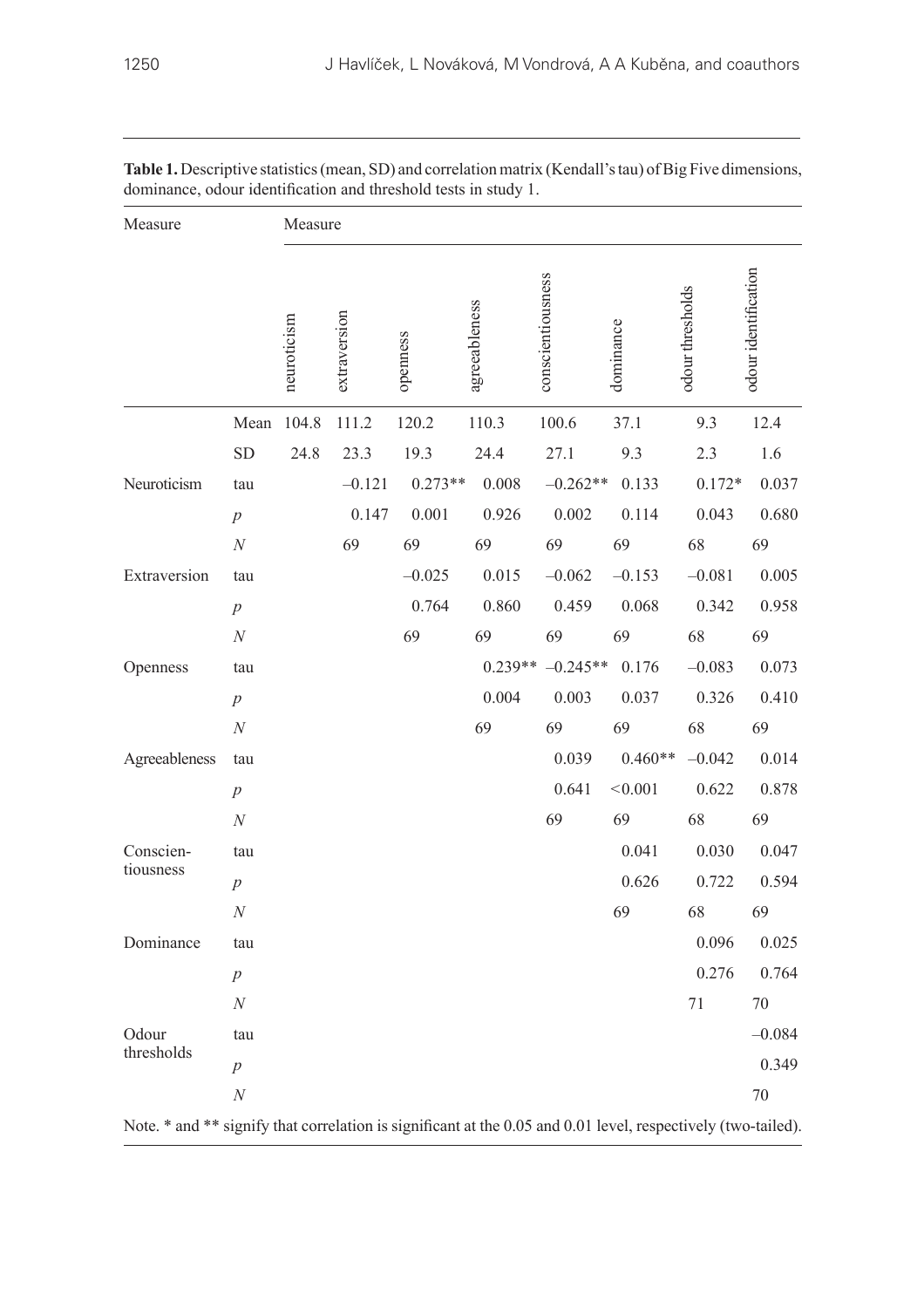

**Figure 1.** Correlation (Kendall's tau) of 2-phenylethanol dilution steps and neuroticism scores in men (left) and women (right) in study 1. Note that higher values in the dilution step signify lower threshold values.

#### **3 Study 2**

The aim of study 2 was to further investigate the trend toward a sex-specific association between neuroticism and olfactory threshold found in study 1. The data presented here were primarily collected for the purpose of a study of the relationship between sexual orientation and olfactory abilities (Nováková et al, submitted). However, the variables that are of interest here (personality traits) were only controlled for and not included in any of the hypotheses. Thus, not only is the present sample categorised according to sex but also with regard to sexual orientation.

#### 3.1 *Method*

3.1.1 *Participants.* A total of 156 university students or alumni (67 female and 89 male; mean age  $(SD) = 24.2 \ (\pm 4.1)$  years; range 19–35 years) participated in the study. Participants were recruited by means of snowball sampling from students attending both undergraduate and graduate courses lectured by LN and JV, by announcing in the lectures that a study on olfactory perception was to be carried out for which participants were needed, and members of the university's student homosexual association, who received an invitation e-mail by JV. Thus, the majority of participants were current students or alumni of 11 faculties of Charles University (the ratio of graduate students/alumni to undergraduates being 3 : 4). The sample was further subdivided according to participants' self-described sexual orientation, which was indicated on a 7‑point Kinsey scale, anchored on either end, with 0 labelled "heterosexual" and 6 labelled "homosexual". We subdivided the sample into the *heterosexual* (ratings of "0" or "1"; *N* = 73; 41 males) and the *nonheterosexual group* (ratings "2" to "6";  $N = 83$ ; 48 males). To avoid vastly unequal group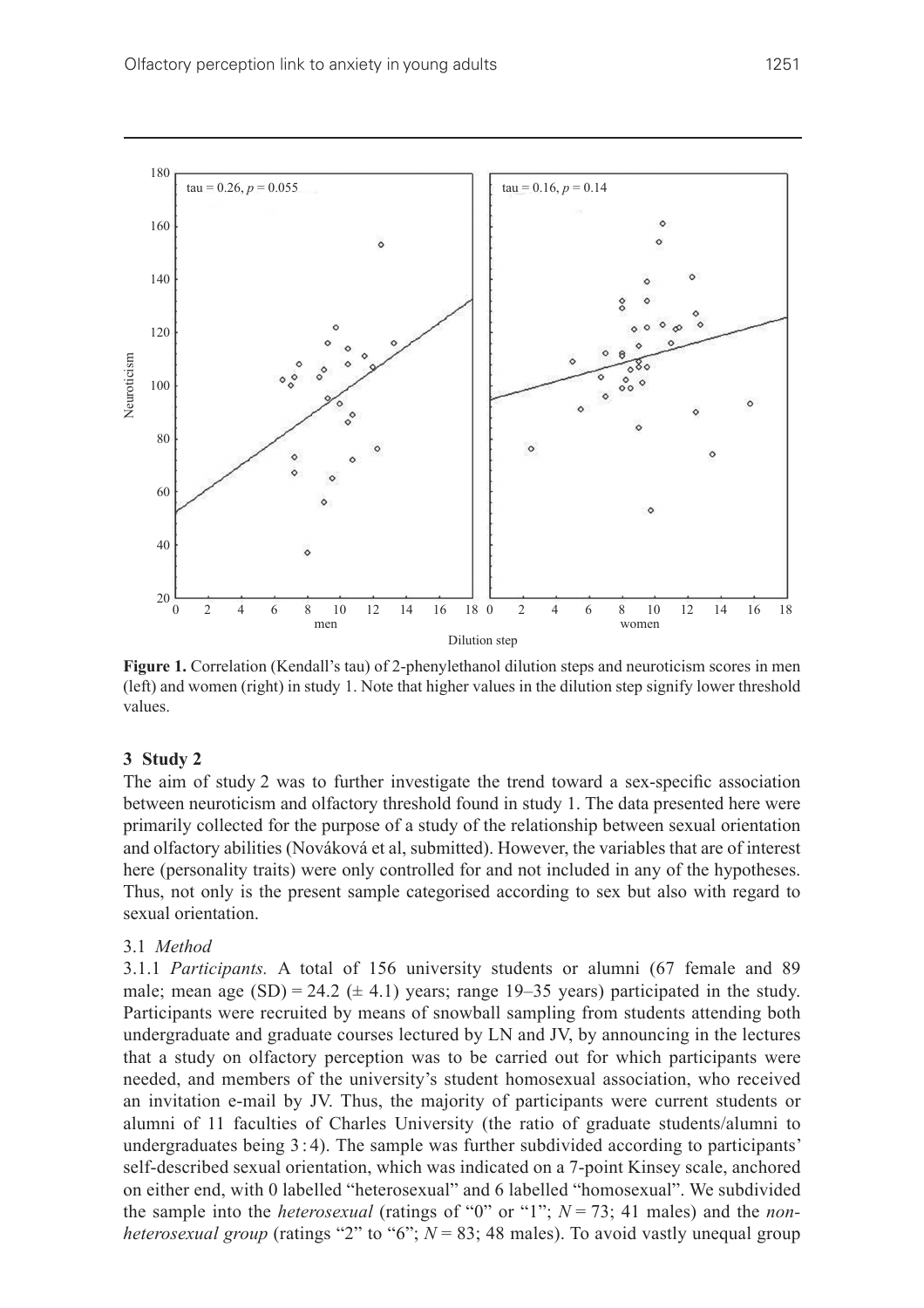sizes, data analysis was carried out primarily on these two groups and further verified with participants regrouped to the *heterosexual* and the *homosexual group* (ratings "5" or "6";  $N = 60$ ; 42 males). This is, however, not reported as the respective results did not differ in any significant way.

Although all participants reported good respiratory health, one case had to be excluded owing to a low olfactory score indicative of moderate hyposmia (for details see olfactory measures below). All women were regularly cycling and reported a usual menstrual cycle length of 24–32 days, were not using hormonal contraceptives, and menstrual cycle phase at the time of testing was random across participants. All participants signed written consent and received financial reimbursement of CZK 300 (approximately USD15).

3.1.2 *Questionnaires.* For each participant, additional data on sex, education, socioeconomic status, religious beliefs, smoking history, environmental pollution, and olfaction-related health issues and, in women, menstrual cycle phase, were obtained by means of a basic demographic questionnaire. To reduce the time demand on participants, personality profile was assessed with the Czech version of the NEO-Five Factor Inventory (NEO-FFI, Hřebíčková and Urbánek 2001), which is a short version of the Revised NEO Personality Inventory (NEO-PI-R) consisting of 60 items, thereby providing a brief, comprehensive measure of the 5 personality dimensions mentioned earlier. Here, each dimension is loaded by 12 items and can be further divided into 2 to 3 facets, each loaded by 3 to 8 items. Administration and scoring of the NEO-FFI are identical to that of the NEO-PI-R. Correlations between the NEO-FFI and the NEO-PI-R domains were ranging from 0.92 and 0.77 (Costa and McCrae 1992).

3.1.3 *Olfactory measures.* All olfactory measures (olfactory threshold/sensitivity, identification, and discrimination) were obtained using the Sniffin' Sticks test (Burghart Messtechnik GmbH). Olfactory sensitivity was assessed as specified above, only in this particular Sniffin' Sticks set, n‑butanol served as a stimulus. Nevertheless, a significant correlation between thresholds for n-butanol and 2-phenylethanol has been found (Croy et al 2009). Identification testing was performed following the exact standard procedure this time (Hummel 2004), identical to that described in study 1, only actually employing the pen-like odour dispensing devices. The Sniffin' Sticks test of odour discrimination is comprised of 16 triplets of "pens" containing odorants in suprathreshold concentrations, of which two are identical. The discrimination task consists in (correct) identification of the odd one. The score is the total number of correct identifications. The sum of the three subtest scores is expressed as the threshold-discrimination-identification (TDI) score (Wolfensberger et al 2000). There were 11 instances of hyposmia in the sample: 10 mild (TDI score of 25–30) and 1 moderate (TDI score of 20–25), predominantly affecting heterosexual men  $(N = 7)$ . The case of moderate hyposmia is excluded from the analysis as more consequential factors than a mere momentary lapse in current olfactory performance are likely to be involved (Hummel et al 2007; Kobal et al 2000).

3.1.4 *Procedure.* Individual, one-per-person testing sessions were conducted by LN in the morning or early afternoon (by 3 pm) in a well-ventilated room. Individuals were instructed to only attend if in good respiratory health, and asked to refrain from smoking or consumption of odorous foods at least 2 h prior to participation, as well as to forego applying perfume. The researcher first introduced the procedure, assured the participant the data would be subject to confidential treatment, and provided financial recompense for participation. Within the olfactory testing part of the session, olfactory sensitivity/odour threshold was tested first, followed by discrimination and identification with a 3 min break after each test to prevent olfactory adaptation, as suggested by Hummel (2004). In addition to the questionnaires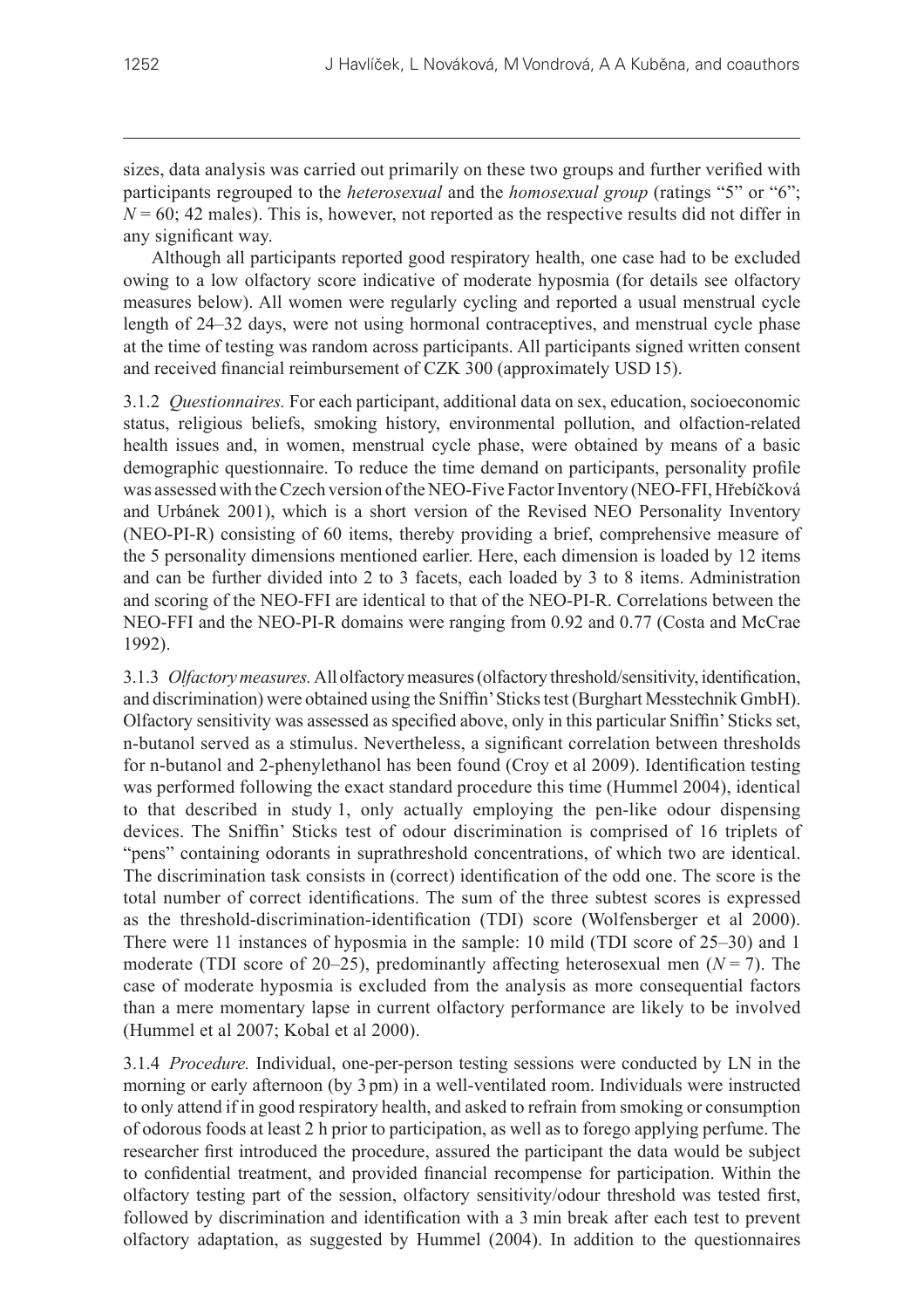mentioned above, for the purposes of the study the data were primarily collected for, there were others that were completed by the participants, namely the Czech versions of the Childhood Gender Nonconformity scale (CGN, Bailey et al 1995), Continuous Gender Identity scale (CGI, Bailey et al 1995), Empathy Quotient (EQ, Baron-Cohen and Wheelwright 2004), the Odor Awareness scale (Smeets et al 2008), and a survey on olfactory-related behaviours from early childhood to present. For this reason the entire session took, in most individuals, 75 to 90 min.

3.1.5 *Statistical analysis.* The assumption of univariate normality for each dependent variable was checked, as suggested by Field (2005, page 593) with multiple Shapiro–Wilk's W tests which showed departure from normality in nearly all variables (for descriptive statistics, see table 2). The assumptions of homogeneity of variances (Levene's test) and homogeneity of covariances (Box's M test) were met for all of the dependent variables. Nevertheless, a MANCOVA is considered to be robust to violations of multivariate normality (as well as to violations of homogeneity of variance/covariance matrices) if *N* of the largest group is no more than about 1.5 times the *N* of the smallest group (Field 2005), which was met in the heterosexual–nonheterosexual approach to group categorisation. Prior to performing a MANCOVA, homogeneity of slopes was first checked via the homogeneityof‑slopes model which yielded no significant results, suggesting that a traditional MANCOVA could be performed.

In the multivariate multi-way (multi-factor) between-group design the three olfactory scores (threshold, discrimination, identification) were entered as dependent variables, sex and sexual orientation as categorical factors, and age as a continuous predictor (covariate).

To follow up, separate ANCOVAs on the individual olfactory measures were performed. We ran nonparametric Kendall correlations between age and olfactory measures or personality dimensions to explore the possible associations. Finally, Kendall correlation analyses, or, where appropriate, partial correlation analyses controlling for age, between olfactory measures, and personality dimensions were performed for the total sample, sex, sexual orientation, and each of the 4 groups (non/heterosexual fe/males). All analyses were carried out with Statistica 8.0 (Statsoft, Inc.).

#### 3.2 *Results*

The MANCOVA on olfactory measures revealed no sex differences but a significant effect of the covariate age  $(F_{3,148} = 3.73; p = 0.013)$ . Follow-up ANCOVAs revealed this effect was relevant for identification ( $F_{1,150} = 8.92$ ;  $p = 0.003$ ). A Kendall correlation analysis between the covariate age and identification revealed a positive association (Kendall's tau =  $0.15$ ;  $N = 155$ ;  $p < 0.01$ ), that is, the older the participant the better the identification score he or she tended to exhibit. Again, we also found no significant correlation between the threshold and identification or discrimination score.

To look for the possible association between individual olfactory measures and personality dimensions, a partial correlation analysis was run for identification (in which age was controlled for), and Kendall correlation analyses were performed for discrimination and sensitivity. For the complete overview of the correlation matrix, see table 2. No association was found between neuroticism and olfactory measures for sex, sexual orientation, or any of the 4 groups (non/heterosexual fe/male) analysed separately.

Although the neuroticism dimension was not significantly associated with any of the olfactory measures, results of the previous study indicate that the association could be limited to some of the components of the neuroticism, namely anxiety. Thus, the analyses were run in the same fashion for the 3 individual components of neuroticism.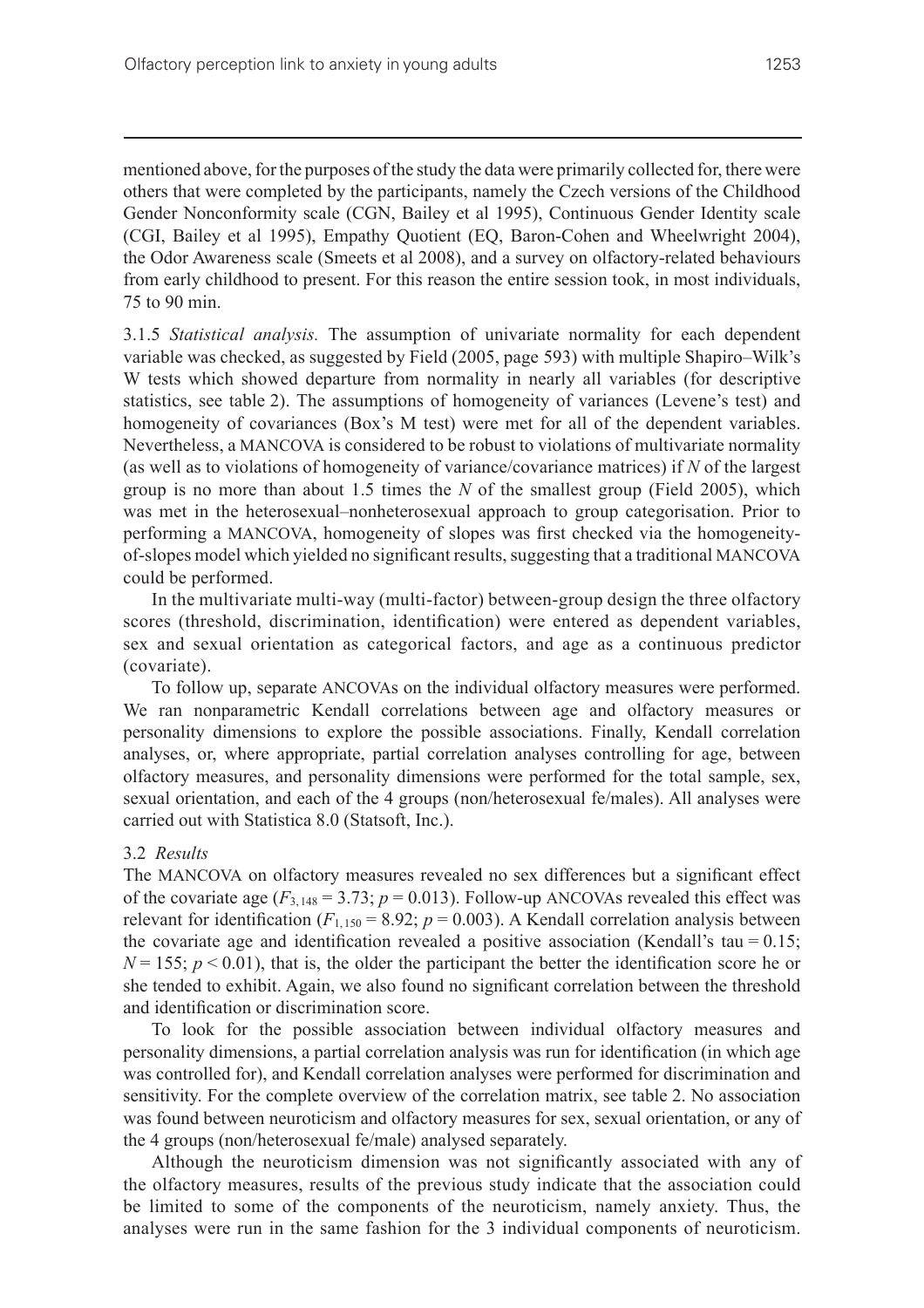| ,我们也不会有什么?""我们的人,我们也不会不会不会。""我们的人,我们也不会不会不会不会。""我们的人,我们也不会不会不会不会。""我们的人,我们也不会不会不 |  |
|----------------------------------------------------------------------------------|--|

| Measure        |                  | Measure     |              |           |               |                   |                  |                      |                      |  |
|----------------|------------------|-------------|--------------|-----------|---------------|-------------------|------------------|----------------------|----------------------|--|
|                |                  | neuroticism | extraversion | openness  | agreeableness | conscientiousness | odour thresholds | odour discrimination | odour identification |  |
|                | Mean             | 20.0        | 32.2         | 27.4      | 30.6          | 30.0              | 8.3              | 13.3                 | 13.7                 |  |
|                | <b>SD</b>        | 8.5         | 8.8          | 7.0       | 7.1           | 8.8               | 2.3              | 1.7                  | 1.4                  |  |
| Extraversion   | tau              | $-0.325***$ |              |           |               |                   |                  |                      |                      |  |
|                | $\overline{p}$   | 0.000       |              |           |               |                   |                  |                      |                      |  |
| Openness       | tau              | 0.051       | 0.012        |           |               |                   |                  |                      |                      |  |
|                | $\overline{p}$   | 0.345       | 0.829        |           |               |                   |                  |                      |                      |  |
| Agreeableness  | tau              | $-0.033$    | 0.092        | 0.088     |               |                   |                  |                      |                      |  |
|                | $\overline{p}$   | 0.547       | 0.090        | 0.105     |               |                   |                  |                      |                      |  |
| Conscien-      | tau              | $-0.294***$ | $0.298***$   | $-0.114*$ | 0.026         |                   |                  |                      |                      |  |
| tiousness      | $\overline{p}$   | 0.000       | 0.000        | 0.036     | 0.636         |                   |                  |                      |                      |  |
| Odour          | tau              | $-0.018$    | $-0.081$     | $-0.101$  | $-0.061$      | $-0.017$          |                  |                      |                      |  |
| threshold      | $\overline{p}$   | 0.733       | 0.133        | 0.063     | 0.261         | 0.750             |                  |                      |                      |  |
| Odour          | tau              | 0.068       | 0.005        | 0.019     | 0.041         | $-0.061$          | 0.083            |                      |                      |  |
| discrimination | $\overline{p}$   | 0.209       | 0.927        | 0.723     | 0.449         | 0.263             | 0.124            |                      |                      |  |
| Odour          | $\mathcal{V}$    | 0.010       | $0.165*$     | 0.050     | 0.060         | $-0.001$          | 0.047            | 0.068                |                      |  |
| identification | $\boldsymbol{p}$ | 0.903       | 0.041        | 0.540     | 0.459         | 0.986             | 0.566            | 0.405                |                      |  |

**Table 2.** Descriptive statistics (mean, SD) and correlation matrix of Big Five dimensions and olfactory measures in study 2 (*N* = 155). Please note that Kendall's nonparametric correlations are reported for all associations but those involving identification, in which age was controlled for and thus partial correlations were employed instead.

Note.  $*,$  \*\*, and \*\*\* signify that correlation is significant at the 0.05, 0.01, and 0.001 level, respectively (two-tailed).

A positive association was found between the olfactory measure of discrimination and the anxiety component of neuroticism (Kendall's tau =  $0.12$ ;  $N = 155$ ;  $p = 0.03$ ; figure 2; see also table 3). For explorative purposes, we further tested whether the association was similarly valid for heterosexual and non-heterosexual individuals separately. The association between discrimination and anxiety was true for heterosexual individuals (Kendall's tau =  $0.17$ ;  $N = 72$ ;  $p = 0.03$ ) but not for non-heterosexual ones. This association was not specific to either sex or any of the 4 groups (non/heterosexual fe/male).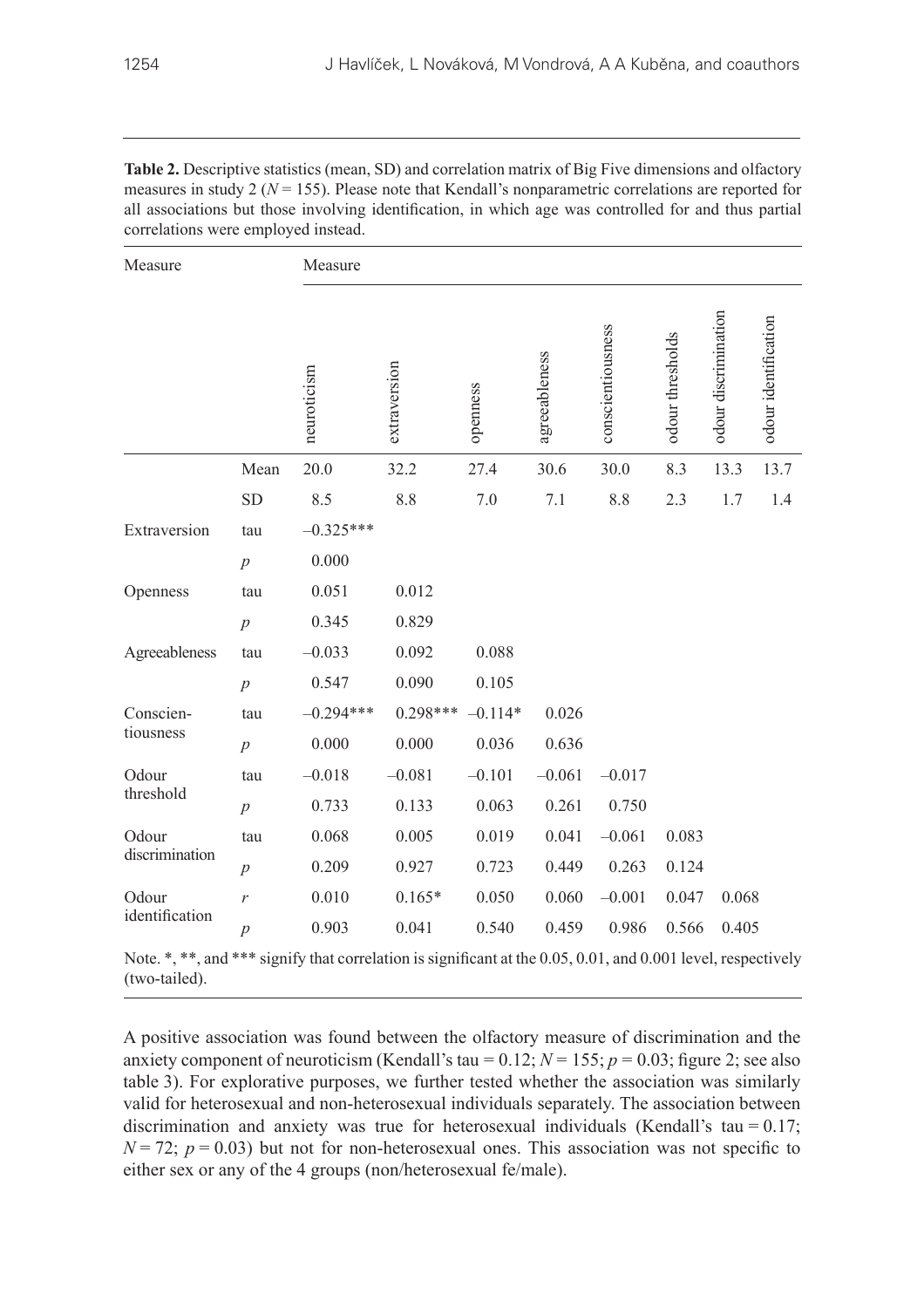

**Figure 2.** Correlation (Kendall's tau) of the Sniffin' Sticks discrimination score and anxiety scores in the total sample in study 2.

| <b>Table 3.</b> Correlation matrix of the three neuroticism facets and olfactory measures in study 2 ( $N = 155$ ). |
|---------------------------------------------------------------------------------------------------------------------|
| Please note that Kendall's nonparametric correlations are reported for all associations but those                   |
| involving identification, in which age was controlled for and thus partial correlations were employed               |
| instead.                                                                                                            |

| Measure                                                                         |     | Measure  |            |               |  |
|---------------------------------------------------------------------------------|-----|----------|------------|---------------|--|
|                                                                                 |     | anxiety  | depression | self-reproach |  |
| Odour threshold                                                                 | tau | 0.047    | $-0.001$   | $-0.036$      |  |
|                                                                                 | р   | 0.384    | 0.992      | 0.502         |  |
| Odour discrimination                                                            | tau | $0.121*$ | 0.050      | 0.043         |  |
|                                                                                 | p   | 0.025    | 0.351      | 0.428         |  |
| Odour identification                                                            | r   | $-0.016$ | 0.035      | $-0.012$      |  |
|                                                                                 | p   | 0.847    | 0.665      | 0.879         |  |
| Note. * signifies that correlation is significant at the 0.05 level (2-tailed). |     |          |            |               |  |

#### **4 Discussion**

Initially, we predicted a positive link between olfactory sensitivity and neuroticism, a negative link between sensitivity and dominance, and a positive link between odour identification and conscientiousness. The results of study 1 supported only the association between sensitivity and neuroticism. Further analysis found that this was driven by the anxiety and selfconsciousness subscales. The specific association between anxiety and olfactory abilities, namely odour discrimination, was confirmed in study 2.

These findings are consistent with several previous studies. In a sample of men, Pause et al (1998) found neuroticism to be the only personality dimension associated with olfactory sensitivity. More recently, it has been shown that individuals scoring high in neuroticism report elevated environmental chemical sensitivity, suggesting a higher level of odour irritability (Cornell Kärnekull et al 2011), and exhibit high trigeminal sensitivity (but not olfactory sensitivity) (Croy et al 2011). In contrast, three other studies failed to find a link between olfactory sensitivity and neuroticism (Koelega 1970, 1994; Croy et al 2011) and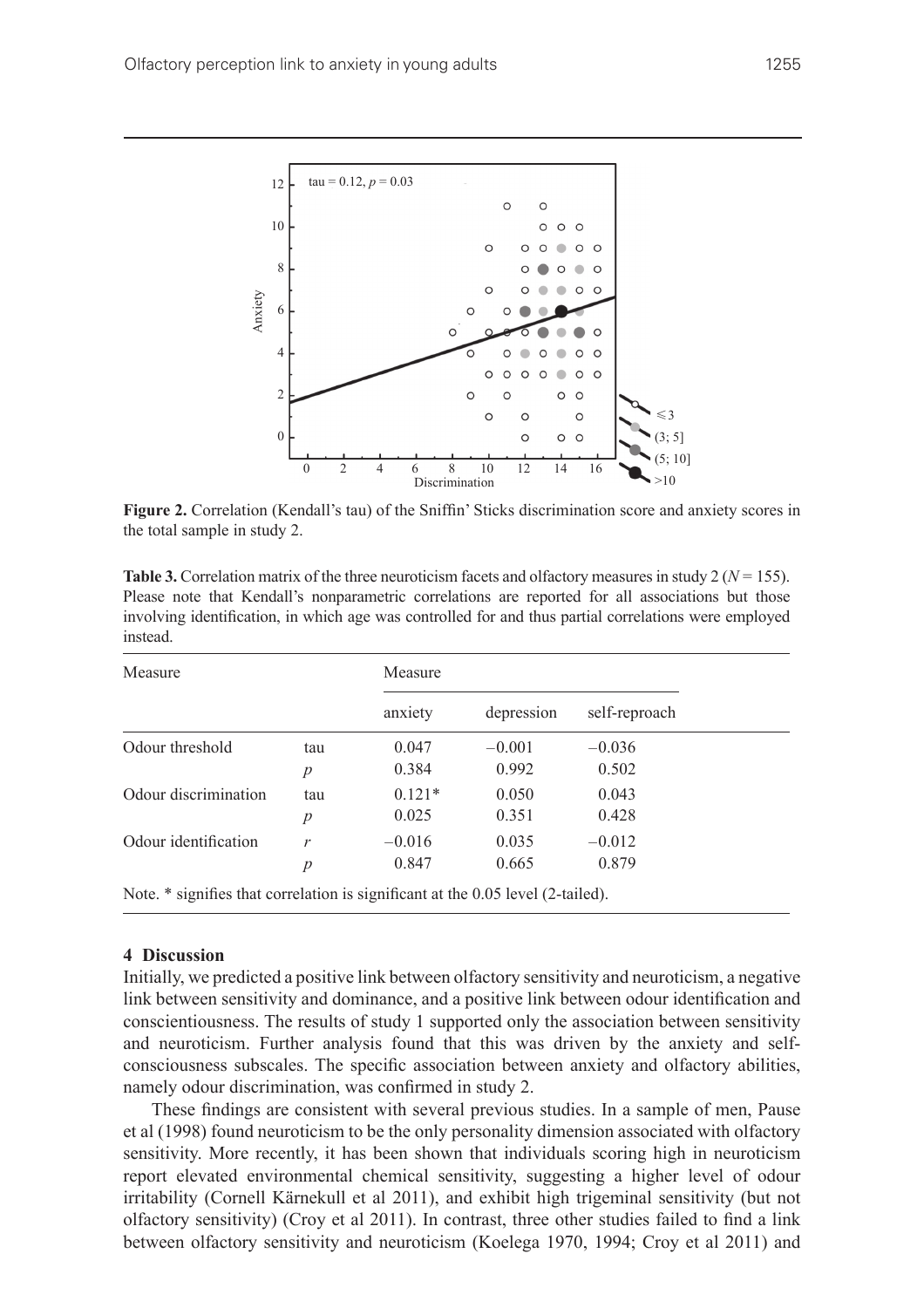one earlier study found the opposite pattern: women scoring high on the anxiety scale had higher thresholds (were less sensitive) than less anxious ones (Rovee et al 1973; although these authors selected individuals with the highest scores of anxiety, which could explain their opposite results).

What might contribute to such discrepancies? First, each of the studies used a different measure to assess personality traits. However, the discrepancy cannot be accounted for entirely by the use of different measures alone, since neuroticism scores, as measured by Eysenck's, Freiburger's, BFI, NEO-FFI, or NEO-PI-R inventories, are highly correlated (Borkenau and Ostendorf 1989; Larstone et al 2002; McCrae and Costa 1985). Another reason could be that different chemical compounds were used to assess threshold levels. There is some evidence that olfactory thresholds of various compounds can show a relatively high intra-individual variability (Stevens and O'Connell 1991). In turn, sensitivity only to some chemicals might be associated with the given personality dimension. Indeed, personality studies which employed several odorants for threshold assessment (Koelega 1970, 1994; Pause et al 1998) usually found a correlation with some compounds and not with others. In contrast, other threshold studies showed a relatively high intercorrelation between odorants (Cain and Gent 1991). In our research we used 2-phenylethanol (study 1) and n‑butanol (study 2), which are generally considered to be good markers of general olfactory sensitivity (Hummel et al 1997). This is further supported by the finding that thresholds for both compounds are highly correlated (Croy et al 2009). Here, the neuroticism dimension, which was found to be positively correlated with olfactory threshold in study 1, was not associated with any of the olfactory measures as an entire dimension in study 2. Only one of its components, namely the anxiety facet, was positively correlated with odour discrimination. A plausible explanation for the present pattern of findings may be the fact that different measures were used to assess both neuroticism and olfactory threshold in the two studies. Furthermore, the fact that no correlation was found between the olfactory threshold and odour discrimination in study 2 prevents direct comparison of the discrepant findings in the respective studies. Nevertheless, because odour threshold in a given individual may exhibit substantial fluctuation over time (Pause et al 1998; Stevens et al 1988), one would expect that, of the two olfactory measures, we would be more likely to find an association between anxiety and odour discrimination, as was the case in study 2.

Interestingly, when men and women were analysed separately, the association between neuroticism and the olfactory threshold in study 1 approached significance in men only. A similar sex-specific pattern was observed by Chen and Dalton (2005). They found that neurotic men, but not women, perceived emotionally valenced odours faster than neutral ones. It is difficult to compare our findings with the above-mentioned studies as Pause et al (1998) examined men only and Cornell Kärnekull et al (2011) and Croy et al (2011) did not test for sex differences. We tested whether this finding could be due to sex differences in variance on the neuroticism dimension, but our results suggest this is not the case. However, as the results of study 2 did not confirm the sex-specific effect, we urge caution in interpreting these findings.

Our results showed no link between personality dimensions and the odour identification score obtained using a forced-choice (cued) paradigm. In contrast, Larsson et al (2000) found in a large sample of ageing participants (mean age  $= 65$  years) that high neuroticism, low impulsivity, and high assertiveness were significant predictors of high odour identification rates even when controlling for age, demographic characteristics, and cognitive abilities. The authors used a mix of free and forced-choice identification. Such a difference in the form of the identification task might result in differences in the link between personality and odour identification. Free identification is known to be much more difficult, and thus there is more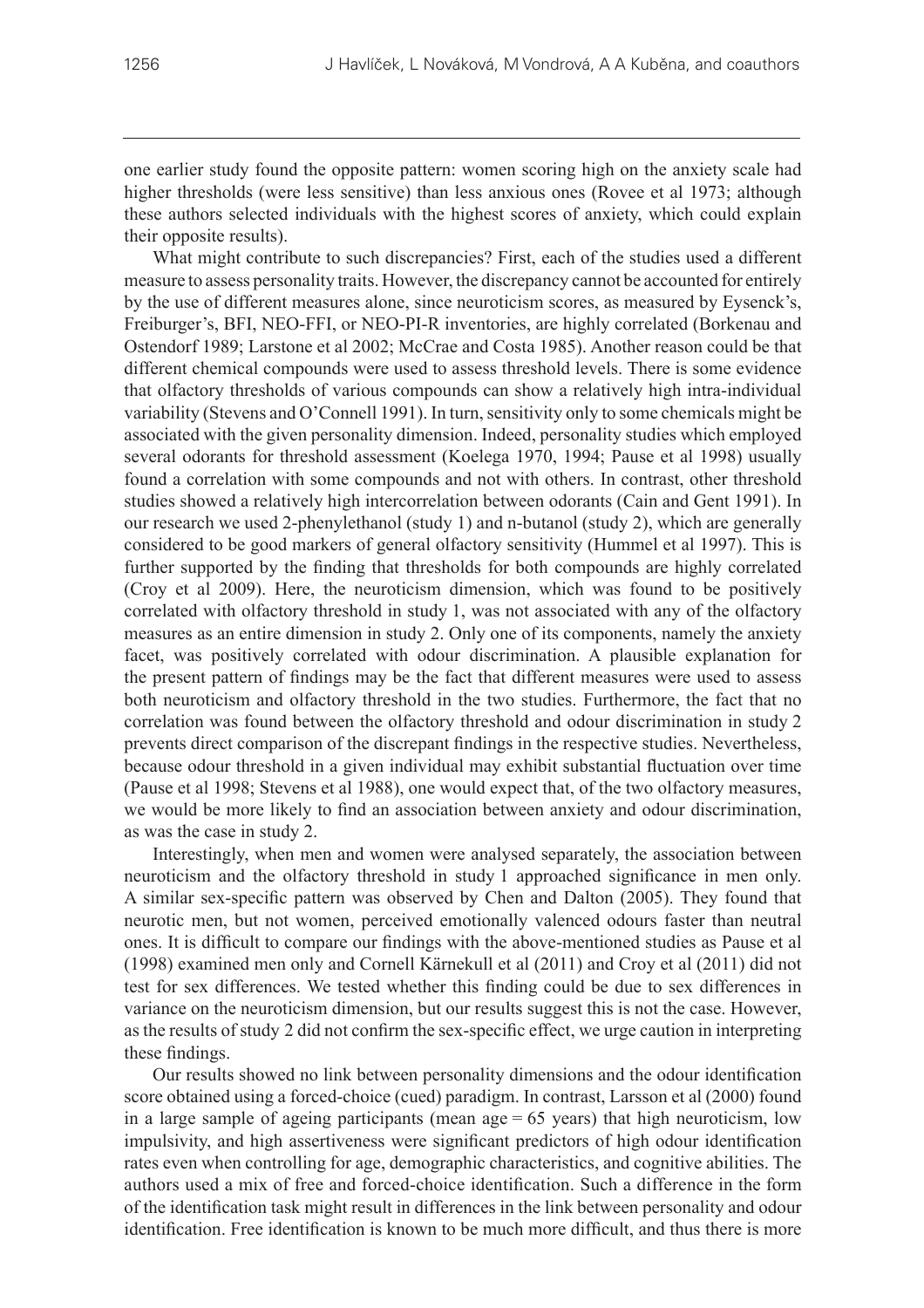variation in the scores (De Wijk and Cain 1994). Further, our participants were young adults (mean age = 18 years in study 1 and 24.2 years in study 2), and they tended to correctly identify the majority of the odours (mean  $= 12.4$ , maximum 16 in study 1; and mean  $= 13.7$ , maximum 16 in study 2). Thus, it is conceivable that the negative findings in our study could be due to a ceiling effect; if so, a more comprehensive odour identification test (eg free choice, one employing more stimuli and/or distractors) should be used for this age group. Alternatively, the link between personality and odour identification may be expressed only later in life when variability in odour identification increases.

Previously, researchers have tended to interpret associations between olfactory abilities and personality in terms of common underlying biological machinery (Larsson et al 2000; Pause et al 1998). In connection with Eysenck's personality model it was proposed that the activity of the limbic system (eg amygdala) is the underlying brain substrate. The limbic system is known to play a crucial role in odour processing (Zatorre et al 1992; Dade et al 1998) and is also expected to be more activated in neurotic individuals (Eysenck 1998). Furthermore, behavioural genetics studies show a relatively large heritable component in both neuroticism (McCrae et al 2000) and olfactory perception (Gross-Isseroff et al 1992; Knaapila et al 2007). This is also supported by a recent study which found an association between genetic polymorphism in olfactory receptor genes and hypersensitivity to isovaleric acid (Menashe et al 2007). However, the correlational nature of our study (and the same applies to all previous studies on this subject) does not permit conclusions about causality. It is, for instance, plausible that highly neurotic individuals, because of their higher irritability, engage in a greater number of olfactory-related activities, which can in turn result in their higher sensitivity. Future studies should therefore also control for olfactory-related activities. Alternatively, this issue should be addressed in young children where the effect of such activities might be relatively limited.

Interestingly, in both studies there was no significant difference between men and women in threshold values, discrimination, and identification scores. There is a relatively robust body of evidence that women tend to outperform men in various olfactory-related tests (for reviews see Brand and Millot 2001; Doty and Cameron 2009) and report a greater significance ascribed to olfaction (Havlicek et al 2008). On the other hand, sex differences tend to be smallest in young adults (Doty 1992) and have been reported to be restricted to the fertile phase of the menstrual cycle (Navarrete-Palacios et al 2003). Regarding study 1, one might argue that our sample size was not large enough to detect the relatively subtle effect typical for this age category; however, this argument could hardly explain a similar pattern observed in study 2.

As a subsidiary finding, both the comparison of identification scores in study 1 and study 2 (Mann–Whitney  $U = 2914.5$ ;  $N = 224$ ;  $p < 0.0001$ ), and the effect of age on identification found in study 2, indicate that in the studied age group, older participants tend to exhibit higher identification scores. This is in line with the results of Yousem et al (1999) who report an increase in odour identification score as a function of age, measured by the University of Pennsylvania smell identification test (UPSIT, Doty et al 1984b), in a subgroup of participants in their mid-twenties. However, reports do not tend to be unanimous on this, as, for instance, the authors of the UPSIT themselves found a plateau in odour identification scores for this age cohort (Doty et al 1984a).

We further found no correlation between identification and threshold levels in either of the studies. One may find this surprising, as it is thought that both functions overlap to some extent. Clearly, if one's threshold is very high, it can affect identification ability which is tested with suprathreshold concentrations. Moreover, neuroimaging studies show that odour processing is organised in a hierarchical fashion, and thus different olfactory tasks partly involve specific neural substrates (Royet et al 2001). For instance, both odour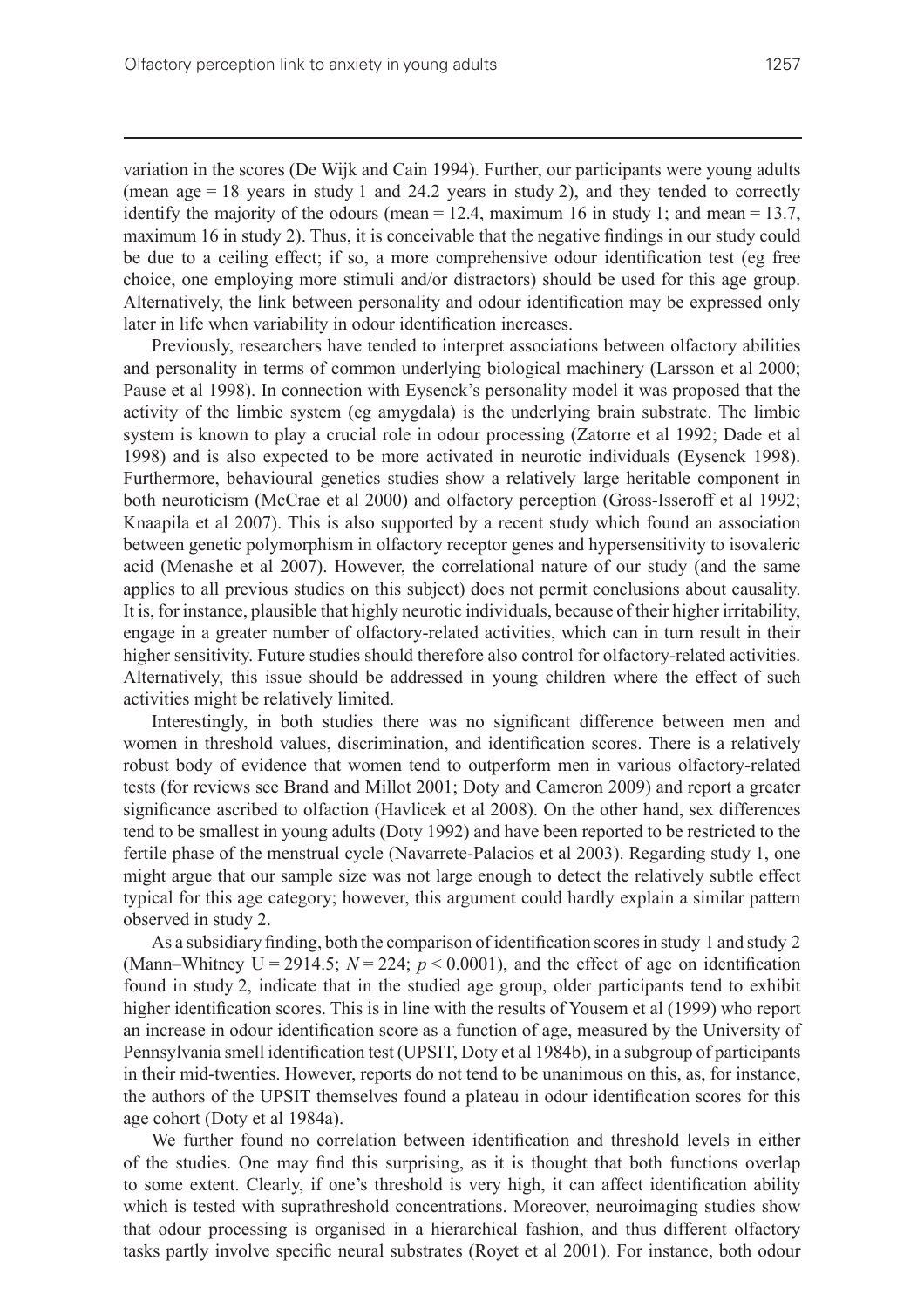detection and discrimination tasks activate areas including the orbitofrontal cortex, thalamus, insula, and piriform cortex; however, areas such as the prefrontal cortex and hippocampus are activated only during odour discrimination (Savic et al 2000). Further, odour identification is heavily dependent on verbal abilities, while sensitivity measures are not (Finkel et al 2001). Consistent with this, most previous studies found only a moderate correlation between threshold values and odour identification scores ( $r = 0.18$  in Lehrner et al 1999;  $r = 0.24$  in Segal et al 1995). Furthermore, correlational measures vary greatly across study samples, and performance-heterogeneous samples (such as those using a population of the elderly) tend to result in higher correlations. The lack of a significant correlation in our study could perhaps be attributed to the performance-homogeneity of our samples and/or the above-mentioned ceiling effect in the odour identification test.

In summary, the results of our two studies indicate that olfactory perception is associated with a specific personality factor, anxiety. Highly anxious individuals show elevated olfactory perception. We also found some evidence that this effect might be limited to or stronger in men, but further data are needed to confirm this finding. Thus, considering similar findings in previous studies, there is an emerging pattern suggesting that neuroticism, or at least its subscale anxiety, is related to various aspects of olfactory perception. However, we cannot currently distinguish between whether the observed patterns are due to shared underlying biological processes or due to olfactory-linked activities and experience. Future studies should therefore also employ a measure of olfactory awareness and experience to explore these possible connections with neuroticism/anxiety. This, in turn, might improve our understanding of marked individual differences in olfactory perception.

**Acknowledgments.** We thank all our volunteers for their participation in the study, school principals for allowing us to perform the study in school premises, Dagmar Kohoutová for her help with data collection, AROMA Praha Corp. for providing odour samples, Jindra Havlíčková for valuable advice and language corrections, and two reviewers for their constructive feedback on earlier version of the manuscript. JH issupported by the Czech Science Foundation grant (P407/10/1303) and Charles University Research Centre (UNCE 204004) and LN is supported by the Grant Agency of Charles University grant (GAUK 6010/2010).

#### **References**

- Bailey J M, Finkel E, Blackwelder K, Bailey T, 1995 "Masculinity, femininity, and sexual orientation", unpublished manuscript
- Baron-Cohen S, Wheelwright S, 2004 "The Empathy Quotient (EQ). An investigation of adults with Asperger Syndrome or High Functioning Autism, and normal sex differences" *Journal of Autism and Developmental Disorders* **34** 163–175
- Borkenau P, Ostendorf F, 1989 "Descriptive consistency and social desirability in self- and other peer reports" *European Journal of Personality* **3** 31–45
- Brand G, Millot J L, 2001 "Sex differences in human olfaction: Between evidence and enigma" *Quarterly Journal of Experimental Psychology Section B—Comparative and Physiological Psychology* **54** 259–270
- Cain W S, Gent J F, 1991 "Olfactory sensitivity: reliability, generality, and association with aging" *Journal of Experimental Psychology: Human Perception Performance* **17** 382–391
- Chen D, Dalton P, 2005 "The effect of emotion and personality on olfactory perception" *Chemical Senses* **30** 345–351
- Cornell Kärnekull S, Jönsson F U, Larsson M, Olofsson J K, 2011 "Affected by smells? Environmental chemical responsivity predicts odor perception" *Chemical Senses* **36** 641–648
- Costa P T, McCrae R R, 1992 "The NEO personality inventory (NEO PI-R) and NEO five-factor inventory (NEO-FFI) professional manual" (Odessa, FL: Psychological Assessment Resources)
- Costa P T, McCrae R R, 1997 "Stability and change in personality assessment: The Revised NEO Personality Inventory in the year 2000" *Journal of Personality Assessment* **68** 86–94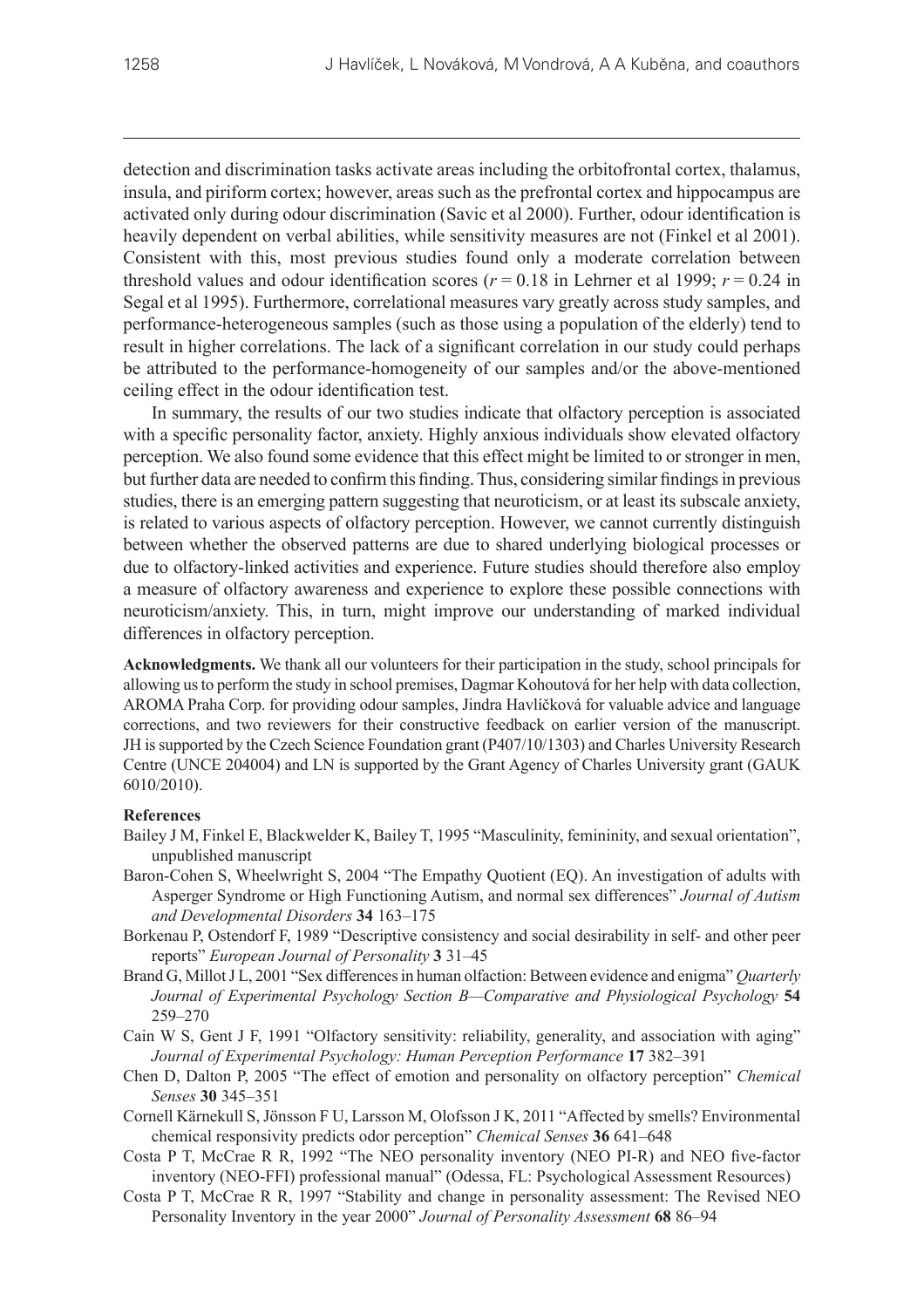- Croy I, Lange K, Krone F, Negoias S, Seo H S, Hummel T, 2009 "Comparison between odor thresholds for phenyl ethyl alcohol and butanol" *Chemical Senses* **34** 523–527
- Croy I, Springborn M, Lotsch J, Johnston A N B, Hummel T, 2011 "Agreeable smellers and sensitive neurotics correlations among personality traits and sensory thresholds" *PloS ONE* **6** e18701
- Dade LA, Jones-Gotman M, Zatorre R J, Evans A C, 1998 "Human brain function during odor encoding and recognition. A PET activation study" *Annals of New York Academy of Sciences* **855** 572–574
- De Wijk R, Cain W, 1994 "Odor quality: Discrimination versus free and cued identification" *Perception & Psychophysics* **56** 12–18
- Doty R L, 1992 "Influence of aging on human olfactory function" in *The Human Sense of Smell* Eds D G Laing, R L Doty, W Breipohl (Berlin: Springer) pp 181–195
- Doty R L, Cameron E L, 2009 "Sex differences and reproductive hormone influences on human odor perception" *Physiology & Behavior* **97** 213–228
- Doty R L, Shaman P, Applebaum S L, Giberson R, Siksorski L, Rosenberg L, 1984a "Smell identification ability: Changes with age" *Science* **226** 1441–1443
- Doty R L, Shaman P, Dann M, 1984b "Development of the University of Pennsylvania Smell Identification Test: A standardized microencapsulated test of olfactory function" *Physiology & Behavior* **32** 489–502
- Dubois D, Rouby C, 2002 "Names and categories for odors: The veridical label", in *Olfaction, Taste and Cognition* Eds C Rouby, B Schaal, D Dubois, R Gervais, A Holley (Cambridge: Cambridge University Press) pp 47–66
- Eysenck H J, 1967 *The Biological Basis of Personality* (Springfield, IL: Charles C Thomas)
- Eysenck H J, 1998 *Dimensions of Personality* (London: Transaction Publishing)
- Field A, 2009 *Discovering Statistics Using SPSS* 2nd edition (London: Sage Publications)
- Finkel D, Pedersen N L, Larsson M, 2001 "Olfactory functioning and cognitive abilities: a twin study" *Journal of Gerontology: Psychological Sciences B* **56** P226–P233
- Goldberg L R, Mervielde I, Deary I, De Fruyt F, Ostendorf F, 1999 "A broad-bandwidth, public domain, personality inventory measuring the lower-level facets of several five-factor models", in *Personality Psychology in Europe* (Tilburg: Tilburg University Press) pp 7–28
- Gross-Isseroff R, Ophir D, Bartana A, Voet H, Lancet D, 1992 "Evidence for genetic determination in human twins of olfactory thresholds for a standard odorant" *Neuroscience Letters* **114** 115–118
- Havlicek J, Saxton T K, Roberts S C, Jozifkova E, Lhota S, Valentova J, Flegr J, 2008 "He sees, she smells? Male and female reports of sensory reliance in mate choice and non-mate choice contexts" *Personality and Individual Differences* **45** 565–570
- Hřebíčková M, 2004 *NEO Osobnostní Inventář* (Praha: Testcentrum)
- Hřebíčková M, Urbánek T, 2001 *NEO pětifaktorový osobnostní inventář (podle NEO Five-Factor Inventory P.T. Costy a R.R. McCraee)* (Praha: Testcentrum)
- Hummel, T, 2004 Tutorial "Sniffin' Sticks" (Dresden: Universitäts Klinikum Carl Gustav Carus) (http://www.uniklinikum-dresden.de/das-klinikum/kliniken-polikliniken-institute/hno/forschung/ interdisziplinares-zentrum-fur-riechen-und-schmecken/downloads/downloads/sticks\_eng.pdf) accessed 11 July 2012
- Hummel T, Kobal G, Gudziol H, Mackay-Sim A, 2007 "Normative data for the 'Sniffin' Sticks' including tests of odor identification, odor discrimination, and olfactory thresholds: an upgrade based on a group of more than 3,000 subjects" *European Archives of Oto-Rhino-Laryngology* **264** 237–243
- Hummel T, Sekinger B, Wolf S R, Pauli E, Kobal G, 1997 " 'Sniffin' Sticks': Olfactory performance assessed by the combined testing of odor identification, odor discrimination and olfactory threshold" *Chemical Senses* **22** 39–52
- Jensen-Campbell L A, Rosselli M, Workman K A, Santisi M, Rios J D, Bojan D, 2002 "Agreeableness, conscientiousness, and effortful control processes" *Journal of Research in Personality* **36** 476–489
- Knaapila A, Keskitalo K, Kallela M, Wessman M, Sammalisto S, Hiekalinna T, Palotie A, Peltonen L, Tuorila H, Perola M, 2007 "Genetic component of identification, intensity, and pleasantness of odours: a Finnish family study" *European Journal of Human Genetics* **15** 596–602
- Kobal G, Klimek L, Wolfensberger M, Gudziol H, Temmel A, Owen C M, Seeber H, Pauli E, Hummel T, 2000 "Multicenter investigation of 1,036 subjects using a standardized method for the assessment of olfactory function combining tests of odor identification, odor discrimination, and olfactory thresholds" *European Archives of Oto-Rhino-Laryngology* **257** 205–211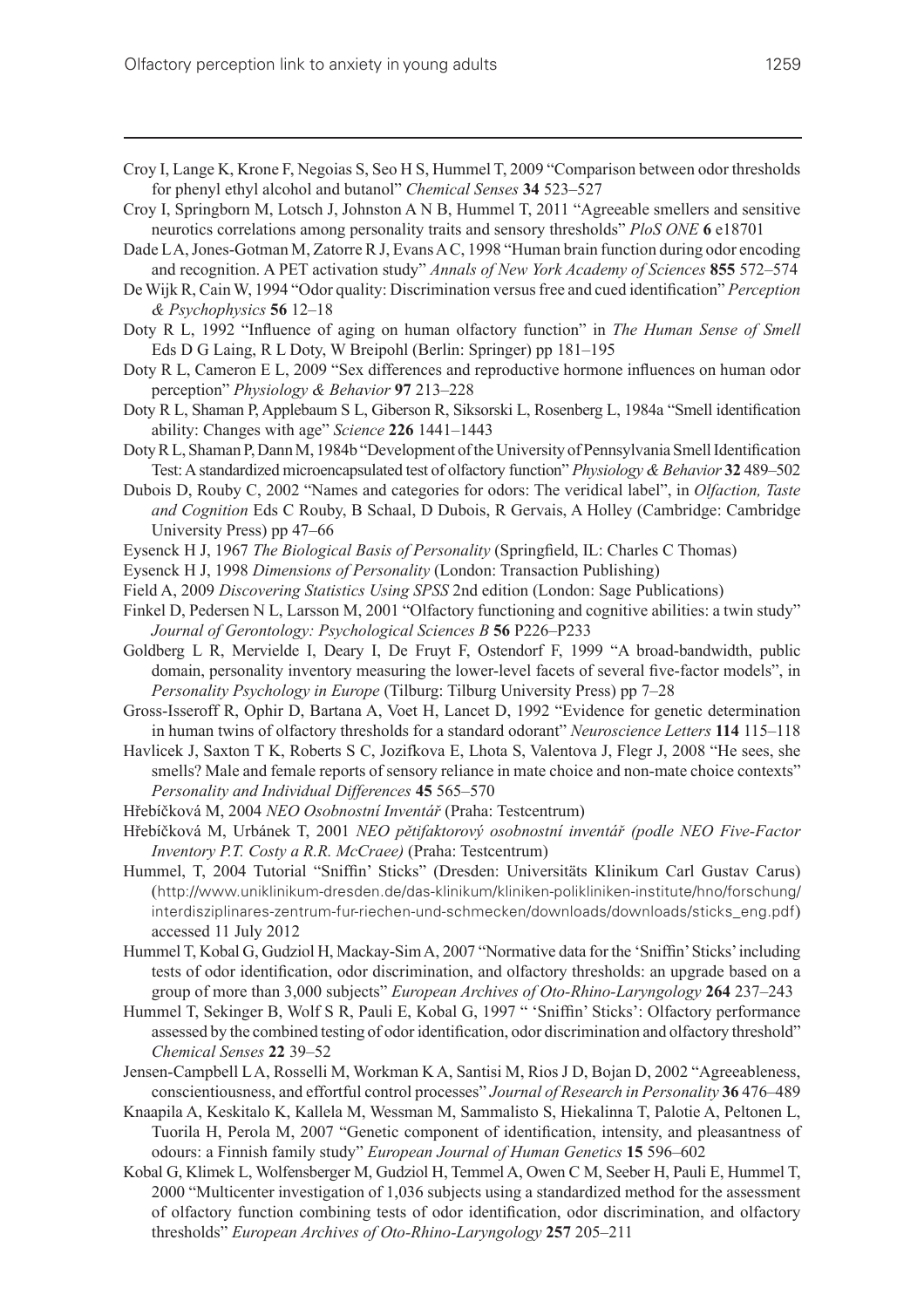- Koelega H S, 1970 "Extraversion, sex, arousal and olfactory sensitivity" *Acta Psychologica (Amsterdam)*  **34** 51–66
- Koelega H S, 1994 "Sex differences in olfactory sensitivity and the problem of the generality of smell acuity" *Perceptual & Motor Skills* **78** 203–213
- Larsson M, Finkel D, Pedersen N L, 2000 "Odor identification: Influences of age, gender, cognition, and personality" *Journals of Gerontology Series B—Psychological Sciences and Social Sciences* **55** 304–310
- Larsson M, Öberg C, Bäckman L, 2005 "Odor identification in old age: Demographic, sensory and cognitive correlates" *Aging, Neuropsychology, and Cognition* **12** 231–244
- Larstone R M, Jang K L, Livesley W J, Vernon P A, Wolf H, 2002 "The relationship between Eysenck's P‑E‑N model of personality, the five-factor model of personality, and traits delineating personality dysfunction" *Personality and Individual Differences* **33** 25–37
- Lehrner J P, Gluck J, Laska M, 1999 "Odor identification, consistency of label use, olfactory threshold and their relationships to odor memory over the human lifespan" *Chemical Senses* **24** 337–346
- McCrae R R, Costa P T, 1985 "Comparison of EPI and psychoticism scales with measures of the 5‑factor model of personality" *Personality and Individual Differences* **6** 587–597
- McCrae R R, Costa P T, 1997 "Personality trait structure as a human universal" *American Psychologist* **52** 509–516
- McCrae R R, Costa P T, Pilar G H del, Rolland J P, Parker W D, 1998 "Cross-cultural assessment of the five-factor model—The revised NEO personality inventory" *Journal of Cross-Cultural Psychology* **29** 171–188
- McCrae R R, Costa P T Jr, Ostendorf F, Angleitner A, Hrebícková M, Avia M D, Sanz J, Sánchez-Bernardos M L, Kusdil M E, Woodfield R, Saunders P R, Smith P B, 2000 "Nature over nurture: temperament, personality, and life span development" *Journal of Personality and Social Psychology* **78** 173–186
- McCrae R R, Terracciano A, 2005 "Universal features of personality traits from the observer's perspective: Data from 50 cultures" *Journal of Personality and Social Psychology* **88** 547–561
- Menashe I, Abaffy T, Hasin Y, Goshen S, Yahalom V, Luetje C W, Lancet D, 2007 "Genetic elucidation of human hyperosmia to isovaleric acid" *PLoS Biology* **5** 2462–2468
- Navarrete-Palacios E, Hudson R, Reyes-Guerrero G, Guevara-Guzman R, 2003 "Lower olfactory threshold during the ovulatory phase of the menstrual cycle" *Biological Psychology* **63** 269–279
- Novakova L, Bojanowski V, Havlíček J, Croy, I, 2012 "Differential patterns of food appreciation during consumption of a simple food in congenitally anosmic individuals: An explorative study" *PLoS ONE* **7** e33921
- Nováková L, Valentová J, Havlíček J, submitted "Gender non-conformity but not sexual orientation predicts olfactory perception" *Psychoneuroendocrinology*
- Pause B M, Adolph D, Prehn-Kristensen A, Ferstl R, 2009 "Startle response potentiation to chemosensory anxiety signals in socially anxious individuals" *International Journal of Psychophysiology* **74** 88–92
- Pause B M, Ferstl R, Fehm-Wolfsdorf G, 1998 "Personality and olfactory sensitivity" *Journal of Research in Personality* **32** 510–518
- Rovee C K, Harris S L, Yopp R, 1973 "Olfactory thresholds and levels of anxiety" *Bulletin of the Psychonomic Society* **2** 76–78
- Royet J P, Hudry J, Zald D H, Godinot D, Grégoire M C, Lavenne F, Costes N, Holley A, 2001 "Functional neuroanatomy of different olfactory judgments" *NeuroImage* **13** 506–519
- Savic I, Gulyas B, Larsson M, Roland P, 2000 "Olfactory functions are mediated by parallel and hierarchical processing" *Neuron* **26** 735–745
- Schmitt D P, Allik J, McCrae R R, Benet-Martinez V, 2007 "The geographic distribution of big five personality traits—Patterns and profiles of human self-description across 56 nations" *Journal of Cross-Cultural Psychology* **38** 173–212
- Segal N L, Topolski T D, Wilson S M, Brown K W, Araki L, 1995 "Twin analysis of odor identification and perception" *Physiology & Behavior* **57** 605–609
- Smeets M A M, Schifferstein H N J, Boelema S R, Lensvelt-Mulders G, 2008 "The Odor Awareness Scale: A new scale for measuring positive and negative odor awareness" *Chemical Senses* **33** 725–734